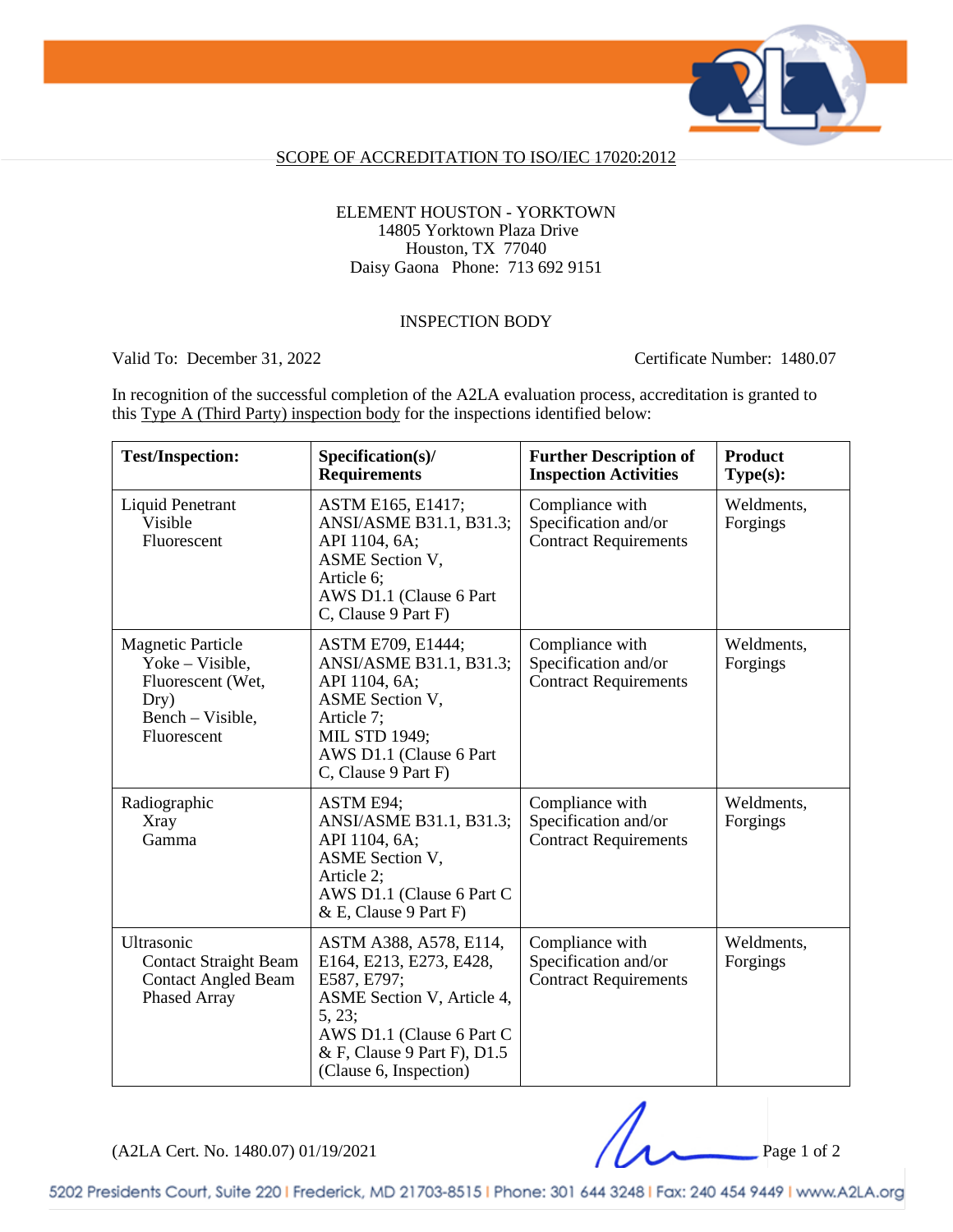| <b>Test/Inspection:</b>                                                                 | $Specification(s)$ /<br><b>Requirements</b>                                | <b>Further Description of</b><br><b>Inspection Activities</b>                                       | <b>Product</b><br>Type(s): |
|-----------------------------------------------------------------------------------------|----------------------------------------------------------------------------|-----------------------------------------------------------------------------------------------------|----------------------------|
| Visual Inspection                                                                       | <b>ASME</b> Section V,<br>Article 6;<br>AWS D1.1 (Clause 6,<br>Inspection) | Compliance with<br>Specification and/or<br><b>Contract Requirements</b>                             | Weldments,<br>Forgings     |
| X-Ray Fluorescence<br>(PMI)                                                             | NDE-60.18                                                                  | Compliance with<br>Specification and/or<br><b>Contract Requirements</b>                             | Weldments,<br>Forgings     |
| 3 <sup>rd</sup> Party Test<br>Confirmation and<br><b>Finished Product</b><br>Inspection | ASTM D2412, D2992,<br>D3262, D3567, D3681;<br>SOP PRO-50.01                | <b>LA County Sanitation</b><br>District Special<br>Provisions<br>City of LA Spec.<br>Section 011101 | <b>Composite Pipe</b>      |
|                                                                                         |                                                                            | Project-specific<br>Requirements                                                                    |                            |

 $(A2LA$  Cert. No. 1480.07) 01/19/2021